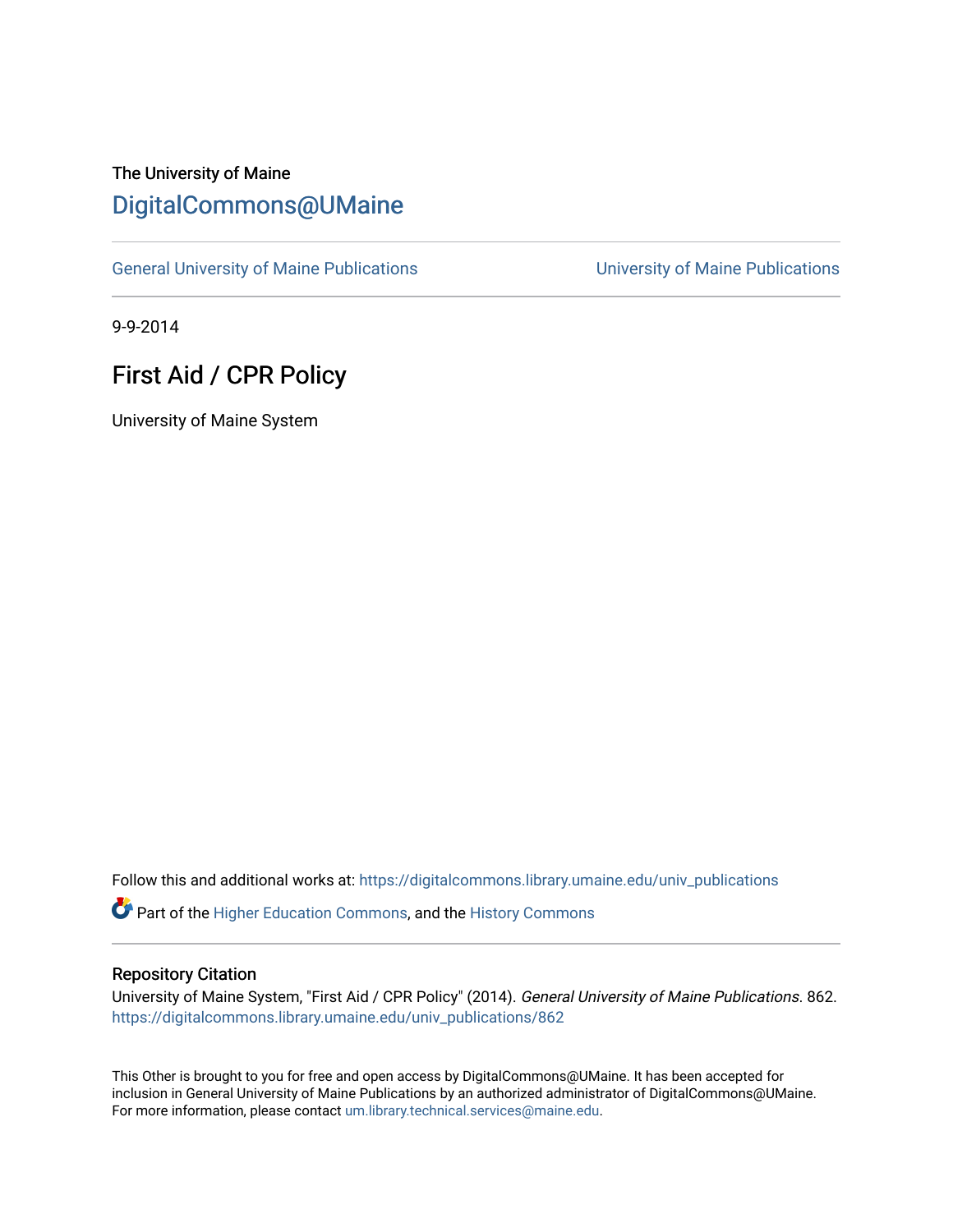# First Aid / CPR Policy

#### General

First aid is the initial treatment of an injury or sudden illness rendered by trained persons while awaiting care by professional medical personnel, paramedics, or first responders. First aid does not take the place of proper medical treatment.

#### Regulatory Guidance

- 29 CFR 1910 Subpart K; 1910.151 (General)
- 29 CFR 1910.266 (Logging)
- 29 CFR 1910.1030 Bloodborne Pathogens Standard

#### **Requirements**

In the absence of an infirmary, clinic, walk in care, hospital or other professional medical care (e.g., ambulance or emergency services) in near proximity to a workplace, a person or persons shall be adequately trained to render first aid and adequate first aid supplies shall be readily available. First Aid training is required for UMaine employees engaged in activities such as Scientific Diving, Logging Operations, or Remote Field Work, Expeditions, or as required by a specific job description.

## **First Aid Kits**

First Aid kits are required in workplaces where professional medical care may not be readily available or nearby. Examples include remote research or fieldwork locations such as remote islands, mountains, deep woods, oceans, bogs, or lakes. Additional examples include expeditions to foreign countries or remote areas without established or consistent medical or emergency services.

First Aid Kits are also required where UMaine employees are required to be trained to render first aid as part of their job. Examples include swimming pools, athletic facilities, or police vehicles.

A First Aid Kit should be inspected at least monthly to ensure that used or outdated items are replaced. If a First Aid Kit is established, the kit must contain the following minimum items:

| <b>Basic First Aid Kit</b>                                                            | Qty |
|---------------------------------------------------------------------------------------|-----|
| Absorbent compress, 32 sq. in. (206 sq. cm.) with no side smaller than 4 in. (10 cm.) |     |
| Adhesive bandages, 1 in. x 3 in. (2.5 cm. x 7.5 cm.)                                  | 16  |
| Adhesive tape, $3/8$ in. x 2.5 yd. $(2.3 \text{ m})$ total                            |     |
| Antibiotic treatment – 0.14 oz. $(0.5 \text{ g})$                                     |     |
| Antiseptic, 0.14 fl. oz. (0.5g) application                                           | 10  |
| Burn treatment, $1/32$ oz. $(0.9 \text{ g})$ application                              |     |
| First-aid guide                                                                       |     |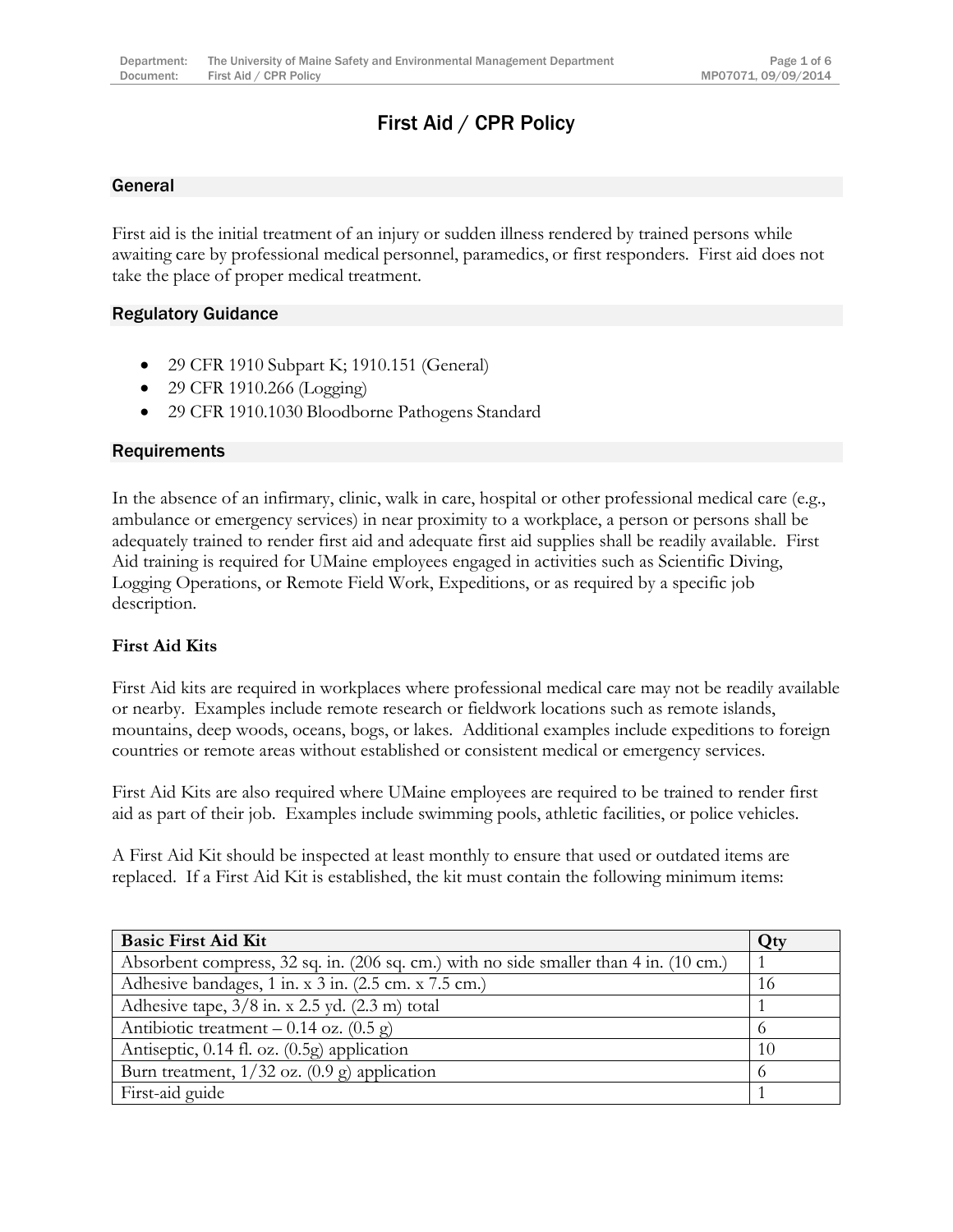| Medical exam gloves                                                        | pairs |
|----------------------------------------------------------------------------|-------|
| Sterile pads, $3$ in. x $3$ in. $(7.5 \times 7.5 \text{ cm.})$             |       |
| Triangular bandage, 40 in. x 40 in. x 56 in. (101 cm. x 101 cm. x 142 cm.) |       |

*Source: ANSI/ISEA Z308.1-2009 Minimum Requirements for Workplace First Aid Kits and Supplies*

Optional items and sizes may be added to the basic contents listed above to augment a first-aid kit, based on the specific hazards existing in a particular work environment. Optional items addressed in ANSI/ISEA Z308.1-2009 are listed below.

- Analgesic (without ingredients known to cause drowsiness)
- Bandage compresses in sizes 2 in. x 2 in.  $(5 \text{ cm. x } 5 \text{ cm.})$ ,  $3 \text{ in. x } 3 \text{ in. } (7.5 \text{ cm. x } 7.5 \text{ cm.})$  or 4 in. x 4 in. (10 cm. x 10 cm.)
- CPR Pocket Mask
- Burn dressing(s) at least 12 sq. in. (77.4 cm.2)
- Cold packs at least 4 in. x 5 in. (10 x 12.5 cm.)
- $\bullet$  Eye covering(s) 5
- Eye/skin wash, 4 fl. oz. (15 ml)
- Hand sanitizer
- Roller bandages at least 2 in. (5 cm.) wide and at least 4 yd. (365 cm.) long and individually packaged

#### **Expedition First Aid Kits**

The following are lists of recommended items for a group of approximately 20 people for a 28 day trip. Please adjust amounts according to number of people and length of stay.

| First Aid Kit for Expeditions / Supplies | Quantity                  |
|------------------------------------------|---------------------------|
| Ace Bandages                             | 5                         |
| Airway Nasopharyngeal                    | 1 medium, 1 large         |
| Band Aids (Assorted Sizes)               | 100                       |
| Band Aid (non-adherent)                  | 10                        |
| Butterfly Closures/Steri Strips          | 30                        |
| Iodine Prep Pads                         | 100                       |
| Cobain (self-clinging rolls)             | 5                         |
| New Skin Liquid Bandage                  | $1$ box                   |
| Stethoscope                              |                           |
| <b>CPR Pocket Mask</b>                   | 1                         |
| 4x4 Sterile Gauze Pads                   | 50                        |
| 2x2 Non-sterile Gauze                    | 1 stack                   |
| <b>Stretch Gauze</b>                     | 5 rolls                   |
| Surgifoam                                | 2 packages                |
| Exam Gloves                              | 1 box large, 1 box medium |
| <b>Sterile Gloves</b>                    | 5 pairs                   |
| Large Safety Pins                        | 10                        |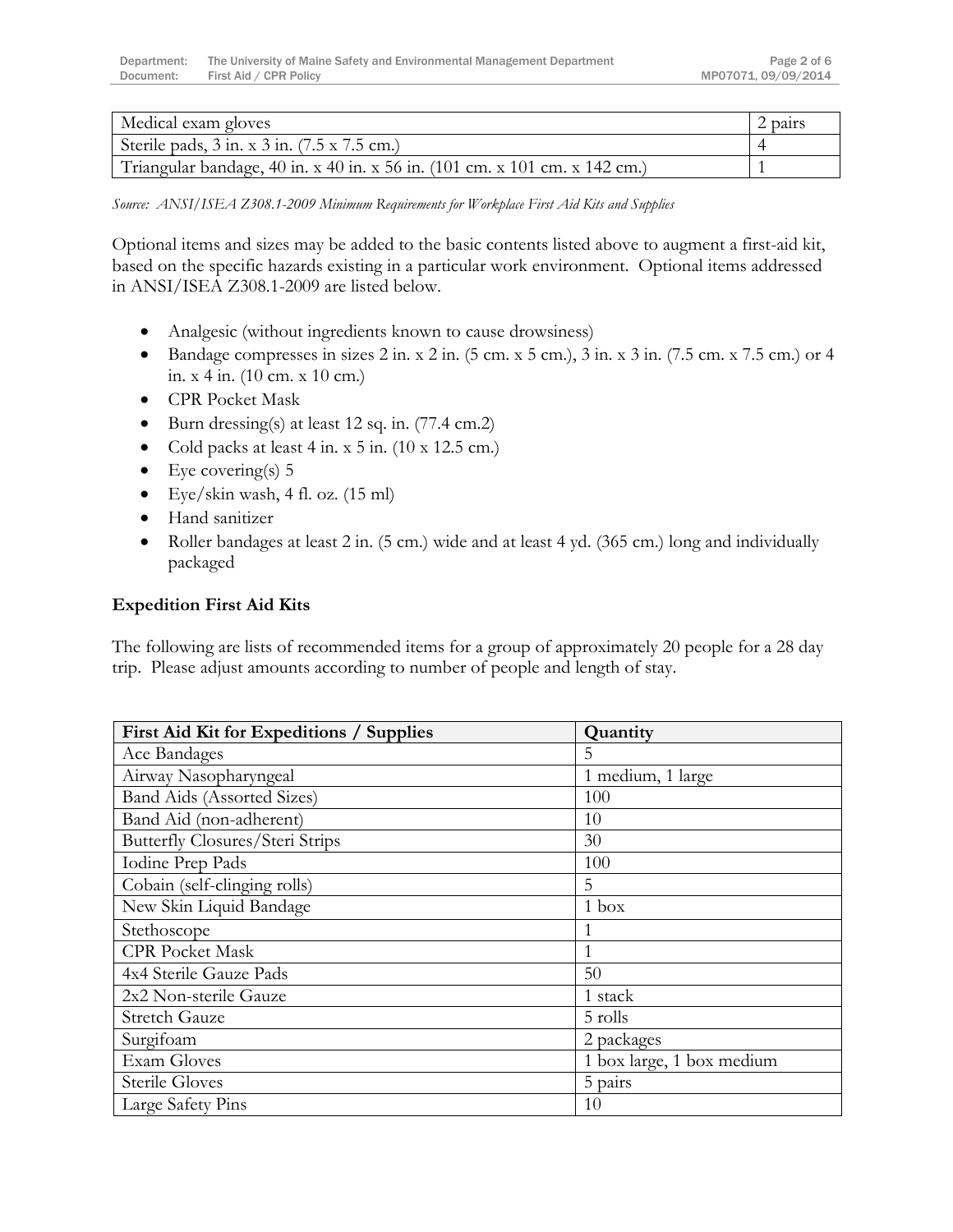| Triangular Cravats                    | 6                  |
|---------------------------------------|--------------------|
| Bendable Aluminum Splints (36")       | $\overline{4}$     |
| Surgical Tape                         | $\overline{4}$     |
| Digital Thermometer                   |                    |
| Surgical Masks                        | 1 box              |
| Syringe (turkey baster)               |                    |
| 50cc Irrigation Syringe               |                    |
| Quick Clot Sponges                    | 5                  |
| Male Catheter                         | $\overline{2}$     |
| Suture Kit(suture, scissors, forceps) |                    |
| Hemostat                              | $\overline{2}$     |
| Tweezers                              | 1                  |
| Rubber Bands                          | 50                 |
| Toe Nail Clippers                     | 1                  |
| #11 Scalpel                           | 5                  |
| Penlight                              |                    |
| Scissors                              |                    |
| Tongue depressors                     | 1 box              |
| Re-useable Hot/Cold Packs             | 10                 |
| Water treatment tabs/drops            | QS for group needs |

| Over the Counter Medication First Aid Kit for Quantity<br><b>Expeditions / Medication</b> |              | For                          |
|-------------------------------------------------------------------------------------------|--------------|------------------------------|
| Loratadine 10mg                                                                           | 30           | Allergies                    |
| Diphenhydramine 25mg                                                                      | 100          | Allergic reaction/sleep aid  |
| Provo-iodine solution                                                                     | 1 bottle     | Antiseptic                   |
| Antifungal foot spray                                                                     | 1 can        | Athlete's foot               |
| Antifungal cream (clotrimazole)                                                           | 3 tubes      | Athlete's foot/jock itch     |
| Mole skin                                                                                 | 1-2 packages | <b>Blisters</b>              |
| Aspirin 325mg                                                                             | 50           | Chest pain/pain control      |
| Pseudoephedrine 60mg                                                                      | 50           | Cold/congestion              |
| Throat lozenges/cough drops                                                               | 50           | Cough/sore throat            |
| Dental Pain Kit                                                                           |              |                              |
| - Oil of cloves                                                                           | 1 bottle     | Dental pain                  |
| - Cavil(temporarydental filling)                                                          | 1 jar        | Dental cavity/broken tooth   |
| - Ambesol                                                                                 | 1 tube       | Oral ulcers, tooth pain      |
| - Dental Floss                                                                            | 1 package    | foreign bodies between teeth |
| Anusol HC                                                                                 | 2 tubes      | Hemorrhoids                  |
| Ranitidine 150mg                                                                          | 100          | Indigestion                  |
| Hydrocortisone cream                                                                      | 2 tubes      | Insect bites/anti-itch       |
| Loperamide (Imodium) 2mg                                                                  | 50           | Diarrhea                     |
| Miralax                                                                                   | 2 bottles    | Constipation                 |
| Meclizine 25mg                                                                            | 50           | <b>Motion Sickness</b>       |
| Acetaminophen 325mg                                                                       | 200          | Pain/fever control           |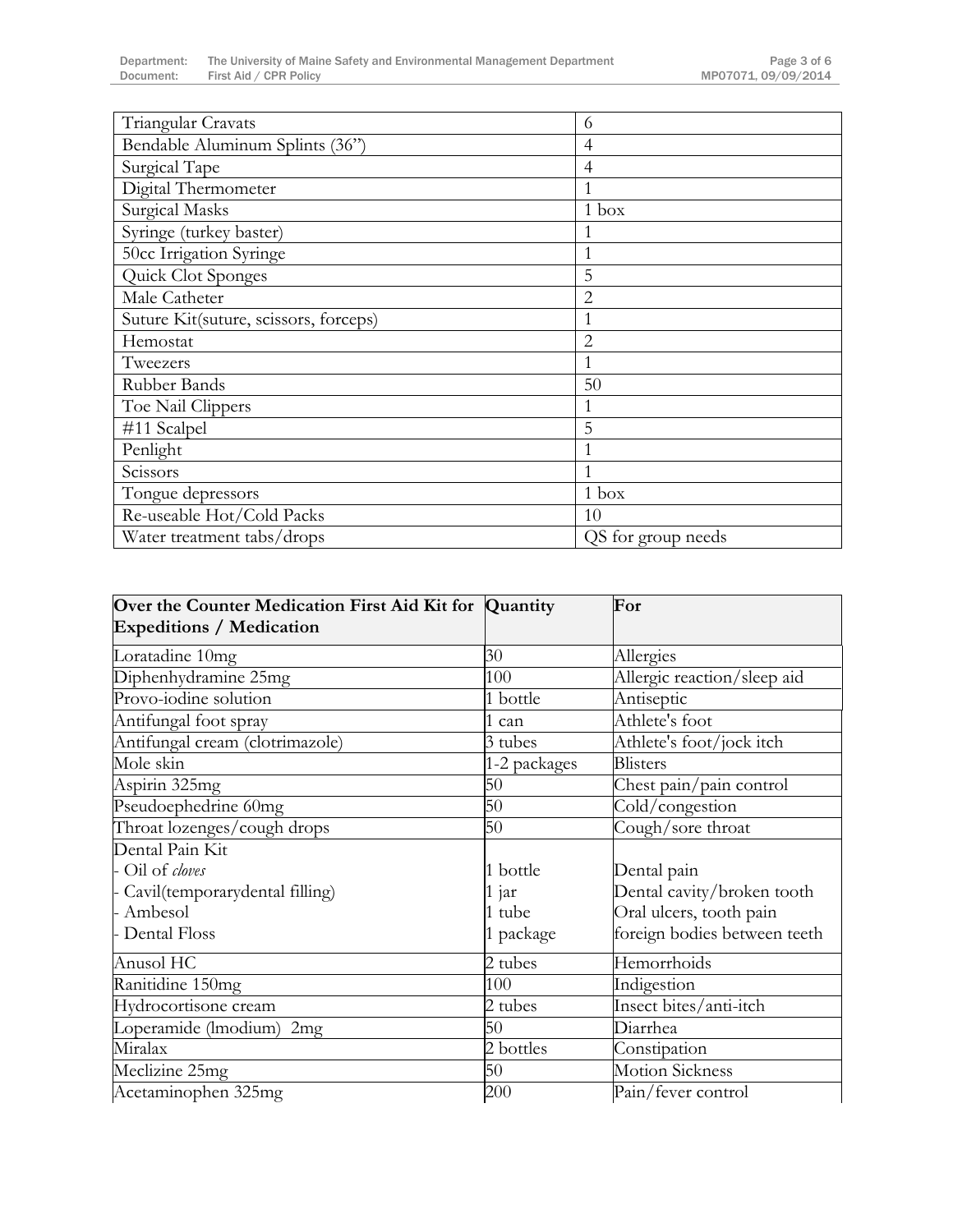| Ibuprofen 200mg                  | 200       | Pain/fever control           |
|----------------------------------|-----------|------------------------------|
| Afrin nasal spray                | 5 bottles | Nose bleeds/nasal congestion |
| Antibiotic ointment              | 4 tubes   | Topical infections           |
| Aloe-Vera topical gel            | 1 bottle  | Burn treatment               |
| Eyewash with cup (normal saline) | 2 bottles | Irrigation                   |
| Allergy Eye Drops                | 1 bottle  | Allergies                    |
| Visine                           | 1 bottle  | Eye Irritation               |
| Sunscreen spf 30                 | 2 bottles | Sun protection               |
| Chap Stick                       |           | Sun/chapped lips             |
| Zinc-oxide paste                 | 1 tube    | Sun protection/sunburn       |
| Vaseline                         | iar       | Multiple uses                |

*Source: UMaine Cutler Health Center, Memorandum to Supervisors dated September 6, 2012*

## **First Aid Training**

First Aid Training Programs should meet the minimum requirements of the American Red Cross, American Heart Association, National Safety Council or other recognized First Aid training organization. Re-training should be conducted as prescribed by the standards of the training program or agency. A record of required First Aid training must be provided to the employee's supervisor with copies maintained by the employee's department.

Employees who are required to provide First Aid as a portion of their job duties are also required to receive annual University of Maine Bloodborne Pathogens Training.

Employees who are required to receive First Aid training, but do not have a duty to act as a portion of their job responsibilities, should refer to the Supplement at end of this program.

## Responsibilities

**Safety and Environmental Management** is responsible for monitoring changes in OSHA First Aid guidelines and transmitting such information to the University community.

**Supervisors** shall ensure that:

- 1) Employees obtain first aid training as required by job description or specific work locations/activities.
- 2) First-aid kits and emergency plans are readily available and regularly inspected.

**First Aid Trained Employees** are responsible for calling the appropriate emergency number (i.e. 911) if assistance is required, providing care as applicable, and notifying their supervisor when First Aid is rendered.

## For Additional Information

- Contact your Department Safety Coordinator or the Department of Safety and
- Environmental Management at 207/581-4055.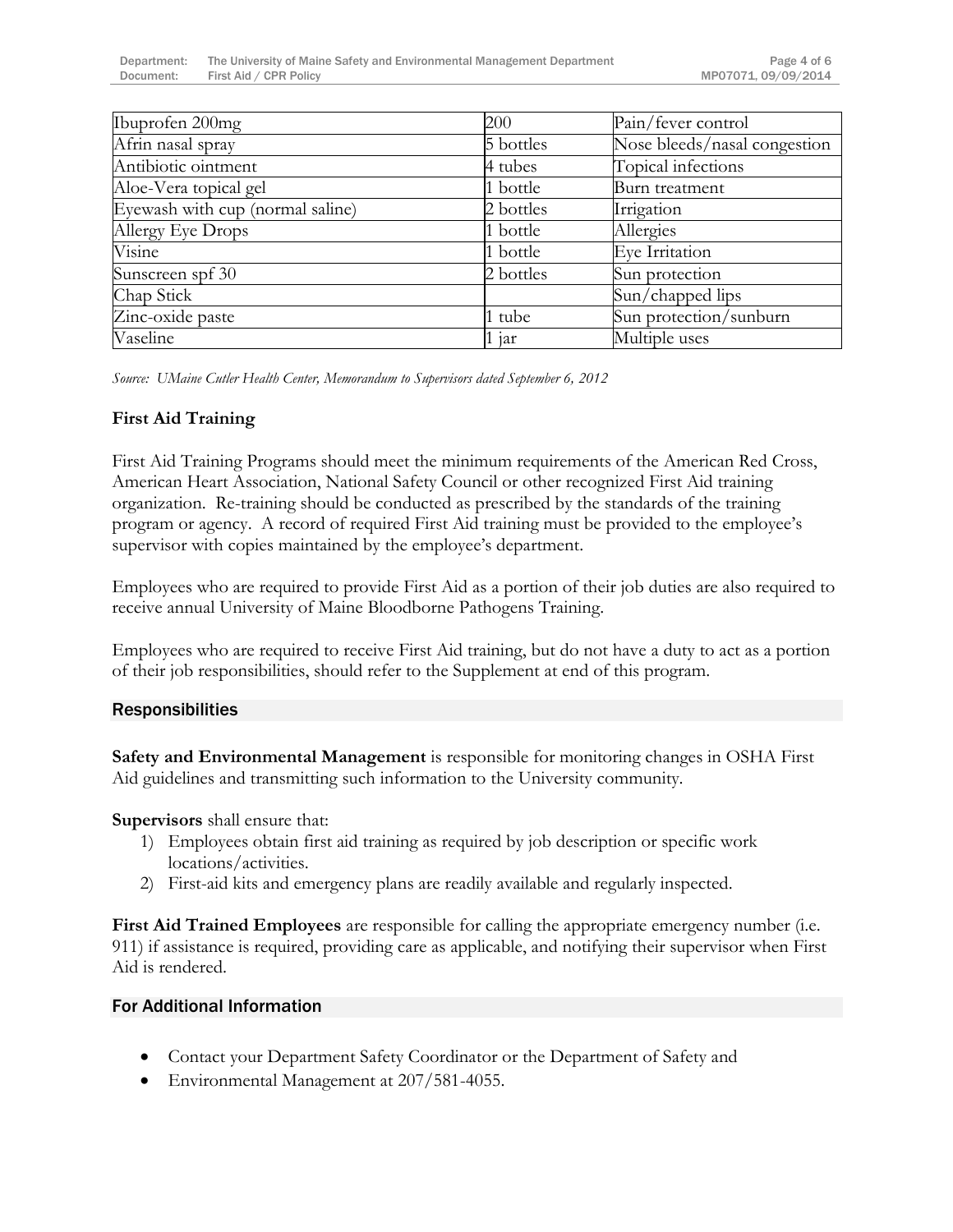- University Field Work Policy
- University of Maine Scientific Diving Standards
- OSHA Publication 3317-06N (2006

## Document History

Date originally published: 07/10/00